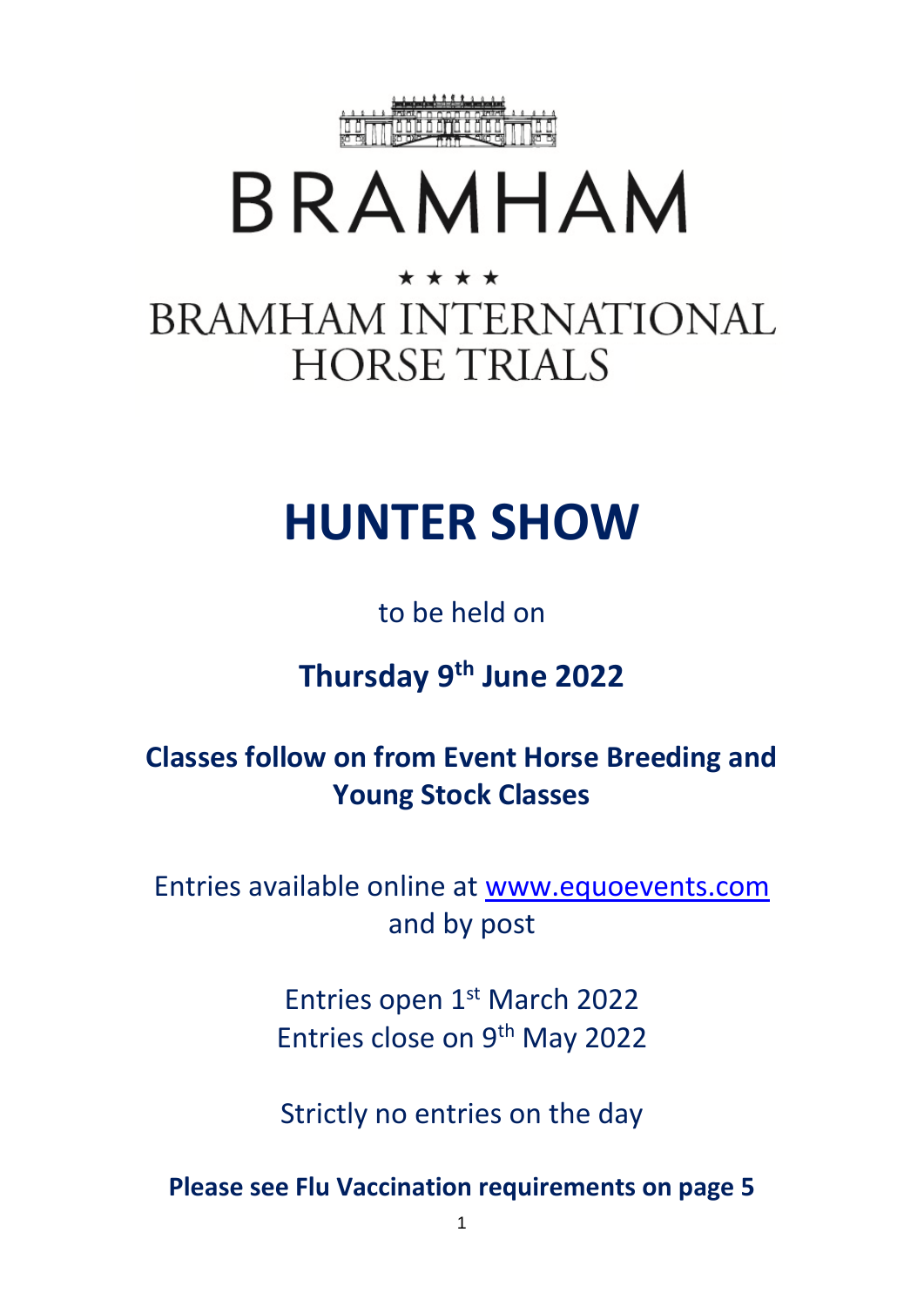### **THURSDAY 9 th JUNE 2022**

### **to follow Event Horse Breeding and Young Stock Classes in the TopSpec Arena**

| <b>Class</b>                              | <b>Class Details</b>                                                                                                                                                                                                                                                                                                                                                                                                                                                                                                                                      | <b>Prizes</b>                                               | <b>Entry Fee</b><br>(inc VAT @<br>20%) |
|-------------------------------------------|-----------------------------------------------------------------------------------------------------------------------------------------------------------------------------------------------------------------------------------------------------------------------------------------------------------------------------------------------------------------------------------------------------------------------------------------------------------------------------------------------------------------------------------------------------------|-------------------------------------------------------------|----------------------------------------|
| 1. Lightweight                            | Mare or gelding, four years old or over, capable of<br>carrying 79.5kg/12st 7lbs<br>RIHS 2022 qualifier<br>All horses must be on the SHB(GB) Show Hunter Register and all<br>owners and riders must be members of SHB(GB)<br>Competitors may compete on a SHB(GB) day ticket, see page 4                                                                                                                                                                                                                                                                  | £50, £35,<br>£25, £20                                       | £43<br>(inc £10 RIHS<br>contribution)  |
| 2. Middleweight                           | Mare or gelding, four years old or over, capable of<br>carrying 79.5kg/12st 7lbs, and not exceeding 89kg/14st<br>RIHS 2022 qualifier<br>All horses must be on the SHB(GB) Show Hunter Register and all<br>owners and riders must be members of SHB(GB)<br>Competitors may compete on a SHB(GB) day ticket, see page 4                                                                                                                                                                                                                                     | £50, £35,<br>£25, £20                                       | £43<br>(inc £10 RIHS<br>contribution)  |
| 3. Heavyweight                            | Mare or gelding, four years old or over, capable of<br>carrying over 89kg/14st<br>RIHS 2022 qualifier<br>All horses must be on the SHB(GB) Show Hunter Register and all<br>owners and riders must be members of SHB(GB)<br>Competitors may compete on a SHB(GB) day ticket, see page 4                                                                                                                                                                                                                                                                    | £50, £35,<br>£25, £20                                       | £43<br>(inc £10 RIHS<br>contribution)  |
| 4. Championship                           | The top two placed horses in classes 1, 2 and 3 will<br>qualify                                                                                                                                                                                                                                                                                                                                                                                                                                                                                           | The Archie<br><b>Tomlinson</b><br><b>Trophy and</b><br>£100 | N/A                                    |
| <b>5. Working Hunter</b>                  | Mare, gelding or stallion age four or older, exceeding<br>148cm (14.2hh approx.) Competing stallions must have<br>a red, white and blue ribbon displayed in their tail.<br>Grade A Show Jumpers and Advanced Event horses (as at 1 <sup>st</sup> January in<br>the current year) are not eligible to compete in this class.<br>Working Hunter of the Year 2022 Horse of the Year<br>Qualifier<br>All horses must be registered with the British Show Horse<br>Association (BSHA), and all owners and riders and producers must be<br>members of the BSHA. | £50, £35,<br>£25, £20                                       | £48<br>(inc £16 HOYS<br>contribution)  |
| <b>6. Novice Working</b><br><b>Hunter</b> | Mare, gelding or stallion age four or older<br>All horses must be on the SHB(GB) Basic Identity Register and all<br>owners and riders must be members of SHB(GB)<br>Competitors may compete on a SHB(GB) day ticket, see page 4<br>PLEASE NOTE: NUMBERS MAY BE LIMITED AND WILL BE ACCEPTED ON<br>A FIRST COME, FIRST SERVED BASIS                                                                                                                                                                                                                        | £35, £25,<br>£20, £18                                       | £32                                    |

### **ENTER ONLINE** at [www.equoevents.com](http://www.equoevents.com/)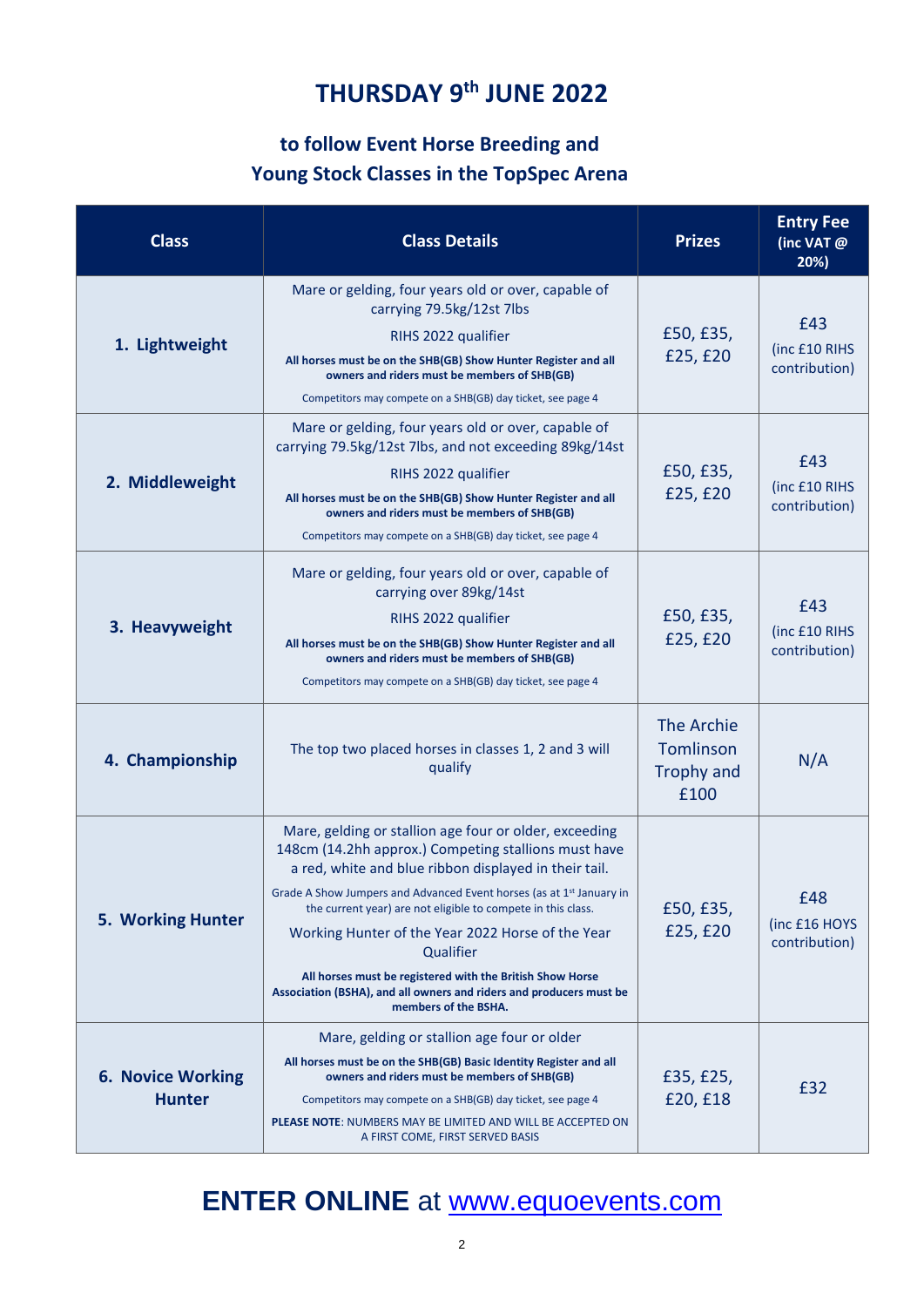| <b>Show Secretary:</b> | Suzanne Barker                                           |                                   |               |  |
|------------------------|----------------------------------------------------------|-----------------------------------|---------------|--|
| <b>JUDGES:</b>         | Clare Howick (Conformation) and Richard Telford (Ridden) |                                   |               |  |
| Stewards:              | Wayne Burnell<br>Edwin Thorpe                            | Peter Richmond<br>Rebecca Davison | Lorraine Dodd |  |

**Course Builder:** Di Boddy

#### **Royal International Horse Show Qualifiers (classes 1, 2 and 3):**

Classes 1, 2 and 3 will be judged under Sport Horse Breeding of Great Britain (SHB(GB) Rules 2022 and are qualifying events for the Royal International Horse Show in **2022**. In Royal International Horse Show qualifiers, Royal International Horse Show Rules take precedence. The two highest placed horses in the Lightweight, Middleweight & Heavyweight Classes will qualify to enter RIHS

Horses must be registered on the 2022 SHB(GB) Show Hunter Register and all owners and riders must be members of the SHB(GB).

**Competitors qualifying at this show for the Longines Royal International Horse Show 26 - 31 July 2022 must submit their entries by recorded post with full payment within 24 hours of qualifying to The Showing Secretary, All England Jumping Course, Hickstead, West Sussex RH17 5NU. Schedules and entry forms can be downloaded at <http://www.hickstead.co.uk/entries-and-results/the-longines-royal-international-horse-show/>**

#### **Horse of the Year Show Qualifier – Working Hunter (class 5):**

Class 5 is a qualifier for Horse of the Year Show 5 th – 9 th October, 2022**, NEC Birmingham**.

Class 5 will be judged under British Show Horse Association Rules 2022 and is a qualifying event for the Horse of the Year Show **2022**. In Horse of the Year Show qualifiers, Horse of the Year Show Rules take precedence which can be downloaded from www.hoys.co.uk

Horses must be registered with the Association and all Owners, producers and Riders must be Association Members. Riders must be 15 years of age or older. **Registration numbers must be quoted on the entry form**.

The first prize winner will qualify to compete at the final. If already qualified, the second will qualify, if the first and second are already qualified then the third will go forward. No horse lower than third place will qualify. Qualifications will be verified by the Horse of the Year Show office.

The maximum total marks available is 100. This is made up of: Phase 1: Jumping = max 40 marks, Style & Presence whilst jumping = max 20 marks, Phase 2: Ride = max 20 marks, conformation = max 20 marks. In the event of equality the CONFORMATION MARK from Phase II will take precedence, followed by the RIDE MARK and then the STYLE MARK. Fences to be a min of 8 and a max of 12 in number and a max height of 1.14m (3ft 9in) at the discretion of the judges. Fences should have a natural appearance and not be easily dislodged. The course must contain a combination and should contain a water tray. No un-numbered obstacles can be included in the course. The manner of going to be taken into account. This class will be judged in two parts. Part One (Jumping) will be judged first without a jump off. No change of rider or tack will be allowed (unless a horse is ridden under side-saddle, in which case, in order to allow the judge to ride, the saddle may be changed for the riding phase only). A rider can ride up to two horses in the jumping phase but then must select only one horse to take forward into the ride and conformation section if so required (no change of rider is allowed). A skull cap or hat and safety harness according to the current approved BSI or European Standard must be worn by all competitors in the jumping phase. Skull caps must have a navy blue or black cover. No hind boots or bandages of any description are allowed in the collecting ring, warm up or in the actual class. On completion of the jumping phase all clear rounds and any other horse the judges may require should be asked to return to the ring. If a horse positively stops, ceases to go forward at any time during its jumping round, or turns its quarters to a fence, or has a complete turnaround these constitutes refusals. If a horse jumps the incorrect fence out of a pen or lane it will be eliminated. Horses displaying continuous disobedience, or horses leaving the ring whether mounted or dismounted will be eliminated.

This is a Horse of the Year Show qualifier, all data given upon entry of this class is provided to Grandstand Media Limited and stored on the Grandstand Entries System. For full policy details please visit [www.grandstandentries.com](http://www.grandstandentries.com/)

#### **Novice Working Hunter (Class 6):**

Horses must be registered on the SHB(GB) basic identity register 2022 and all riders and owners must be members of SHB(GB). A mare, gelding or stallion (competing stallions must have a red, white and blue ribbon displayed in their tail) four years old and over not to have won a total of £200, excluding championship prize money, (or equivalent values) in prize money in any SHB(GB) affiliated Working Hunter Class, or more than 5 BE points or 200 BS points, at home or equivalent abroad before 1st January in the relevant year. Fences in Novice Working Hunter classes should have a minimum height of 0.85m (2'9") and a maximum height of 1.00m (3'3"). Working Hunters may compete 'Hors Concours' in Novice Working Hunter classes in the jumping phase only at the discretion of the show secretary but the horse cannot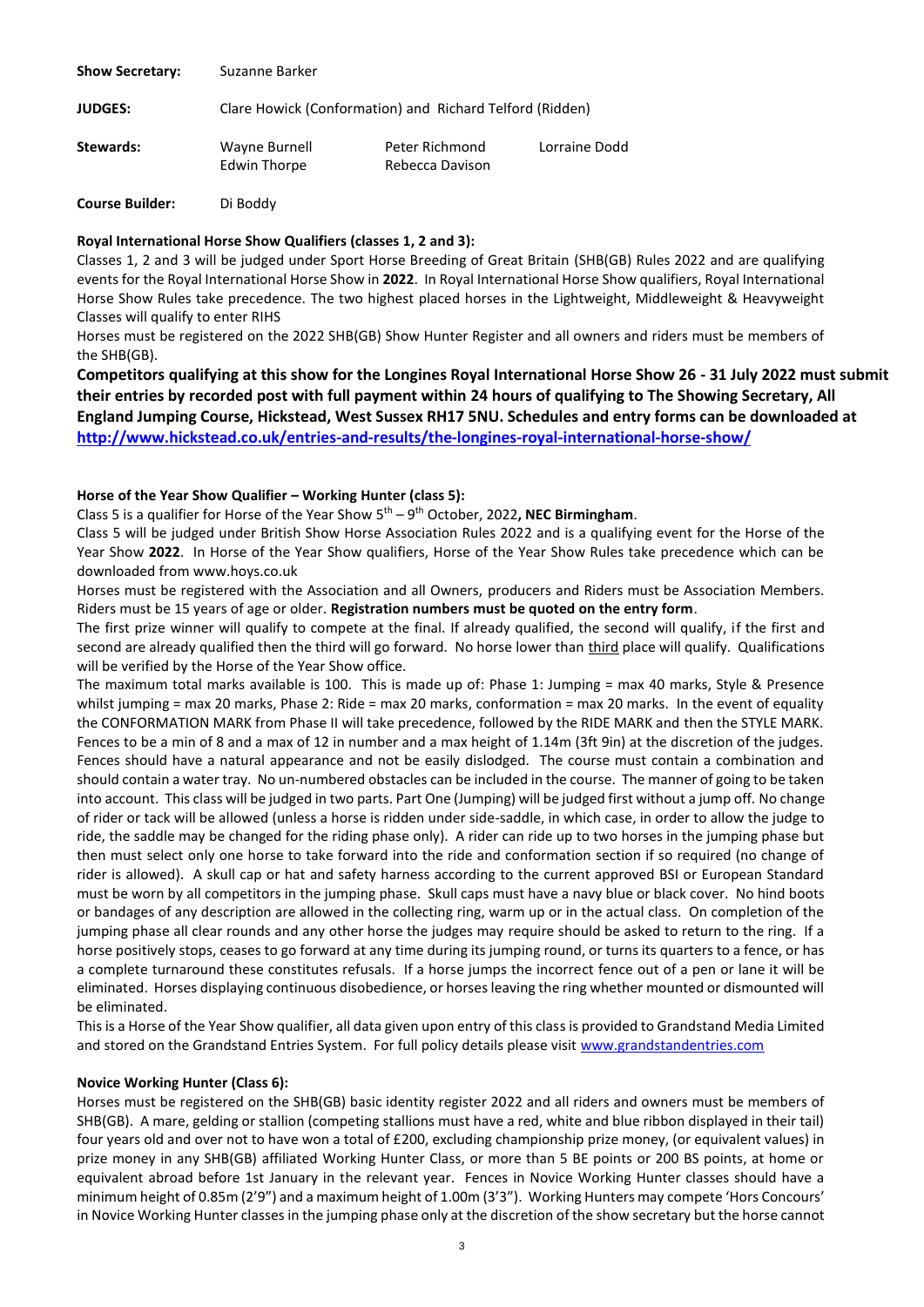compete in any other Working Hunter classes for the duration of that show. For a full set of rules applying see SHB(GB) 2022 Member's Hand Book.

#### **Penalties for Classes 5 & 6:**

First refusal – 15 Second refusal – 20 Third refusal – elimination Jumping knockdown – 10 (British Showjumping Rules apply for the definition of a knockdown) Fall of horse or rider – elimination Horses with minus scores *may* not be required for the second phase of the class *at the discretion of the Judge. Under no circumstances should a horse with a minus score be in a qualifying position.*

**Judging of classes 5 & 6** will be as follows: all horses will jump first; those with one fence or less down will go immediately to be judged for ride. The top eight (jumping and ride marks) will come forward for final judging on conformation. Horses with minus scores will not be required for the second phase of the class.

**Registration numbers** for the relevant organisation must be quoted on the entry form. No entry will be accepted unless accompanied by the Registration Number.

#### **Day tickets:**

**Classes 1, 2, 3 & 6** – Competitors may compete on a SHB(GB) day ticket.

**Day Ticket** (this entitles competitors to compete at a maximum of 2 show's in the year at £36 per show – it covers owner and rider membership together with horse registration for that show). If the class is a qualifying class for RIHS, in order for the qualification to be valid, application for full owner/rider membership and horse registration must be received in the SHB(GB) office within 14 days.

**Class 5 –** Competitors **MAY NOT** compete on a BSHA day ticket.

#### **Flu Vaccination Requirements:**

- a) An initial Primary Course of two vaccinations must be given; the second vaccination must be administered within 21-92 days of the first vaccination.
- b) The first booster must be administered within 7 calendar months following the date of administration of the second vaccination of the Primary Course.
- c) In accordance with FEI regulations, all horses attending the Event at Bramham must have received a booster within 6 months +21 days (and not within 7 days) before arrival at the Event.
- d) Horses may attend Bramham 7 days after receiving the second vaccination of the primary course.
- e) Horses that have received the Primary Course prior to 1 January 2005 are not required to fulfil the requirement for the first booster, providing there has not been an interval of more than 12 months between each of their subsequent annual booster vaccinations and they have received a booster within 6 months +21 days (and not within 7 days) before arrival at the Event.
- f) Please note all horses (except foals) must have a valid certificate of vaccination against Equine Influenza. This must be produced if requested by officials.

**Entries:** Open online from 1<sup>st</sup> March 2022 at [www.equoevents.com.](http://www.equoevents.com/) **Closing date:** 6 th May 2022 – there will be an extra £5 admin fee for late entries

#### **Refunds and Withdrawals:**

A 50% refund of entry fees will be granted at the Organiser's discretion upon presentation of a valid vet's certificate. Any withdrawal resulting in a refund will result in all complementary e-tickets being cancelled. No refund of RIHS/HOYS contribution will be due under any circumstance.

#### **Times:**

Class 1 will follow on from Class 7 in the Event Horse Breeding and Young Stock classes in the TopSpec Arena. All other classes to follow consecutively.

#### **Admission:**

E-tickets will be used for both vehicles and people. All e-tickets will be scanned upon entry to the event; please do not forget them as entry cannot be permitted without a valid e-ticket. Tickets can only be scanned once. Each accepted entry form will be issued with one vehicle e-ticket to cover the horse box/trailer, two personal admission e-tickets per rider and one further personal admission e-ticket per additional horse. Tickets will be day specific. No further tickets will be given free of charge. Any vehicle or person without an e-ticket will be charged the full on-gate price. If you require extra tickets, please purchase them online at [www.bramham-horse.co.uk/tickets](http://www.bramham-horse.co.uk/tickets) or indicate your entry form in the space provided.